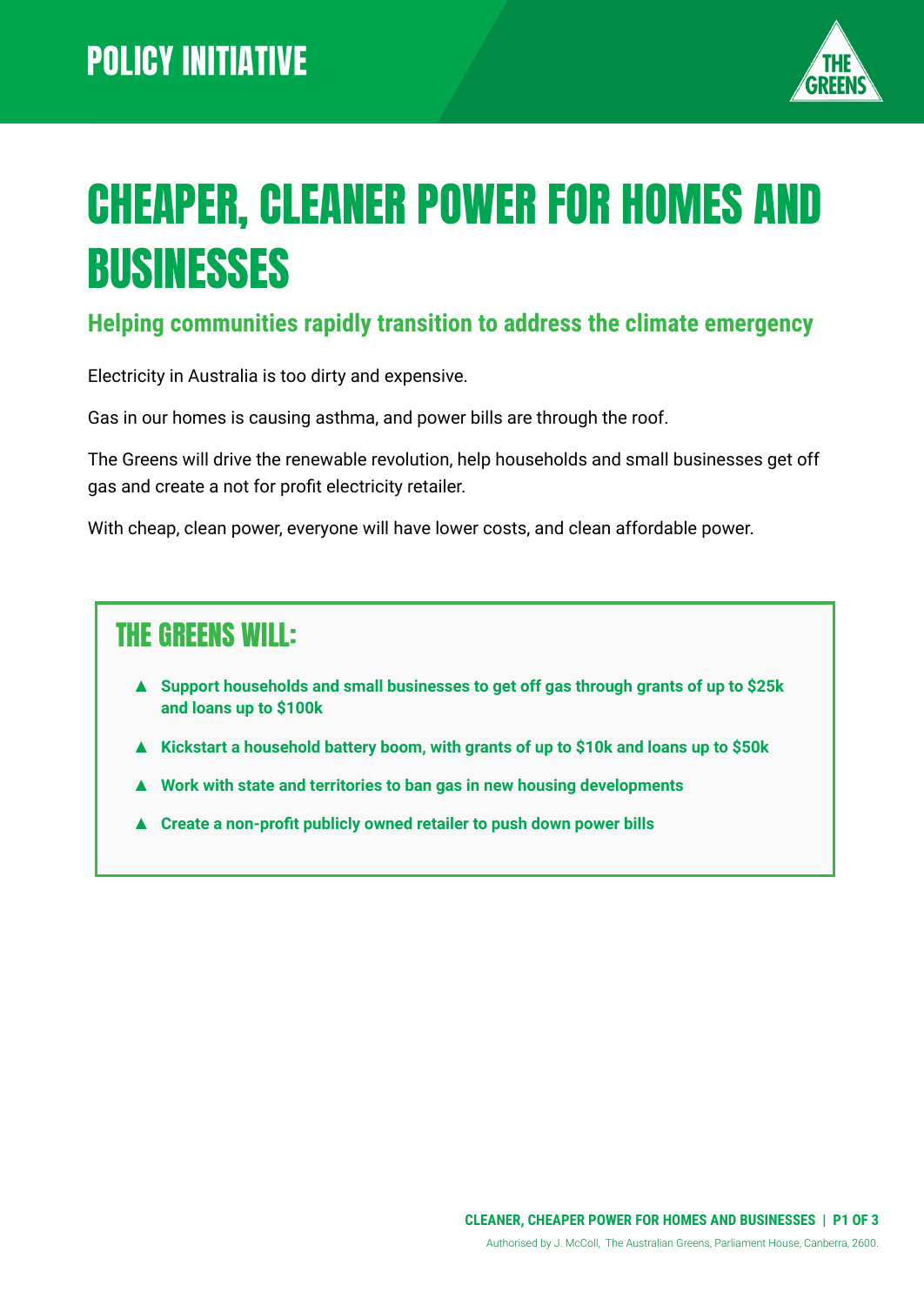

### PAYING FOR OUR PLAN

By making billionaires and big corporations pay their fair share of tax and winding back handouts to big polluters, we can build a better life for all of us.

1 in 3 big corporations pays no tax and many big corporations and billionaires send their profits offshore tax free.

The Greens will tax billionaires with a new 'billionaires tax', require big corporations making excessive profits to pay a 'corporate super-profits tax' and axe billions of dollars in handouts to the coal, oil and gas giants that are driving the climate crisis.

These measures have all been costed by the independent Parliamentary Budget Office.

When big corporations and billionaires pay their fair share, everyone can have the services they need for a better life.

#### **GETTING HOMES AND SMALL BUSINESS OFF THE GAS**

Natural gas is methane and a fossil fuel, and is Australia's fastest growing source of greenhouse pollution. When methane escapes the hundreds of thousands of kilometres of pipes, rather than be burned in power plants and boilers, it is nearly 100 times more polluting than carbon dioxide.<sup>1</sup>

Not only is gas more polluting than clean electricity, but it is increasingly more expensive too. While gas in Australia used to be cheap (about \$4 a GJ), the creation of the LNG export industry has permanently linked domestic gas prices with the international market. $2$  That's why

<sup>1</sup>Climate Council - Kicking the Gas Habit (2021) [https://www.climatecouncil.org.au/wp-content/uploads/2021/](https://www.climatecouncil.org.au/wp-content/uploads/2021/05/Kicking-the-Gas-Habit-How-Gas-is-Harming-our-Health.pdf) [05/Kicking-the-Gas-Habit-How-Gas-is-Harming-our-Health.pdf](https://www.climatecouncil.org.au/wp-content/uploads/2021/05/Kicking-the-Gas-Habit-How-Gas-is-Harming-our-Health.pdf)

gas today has more than doubled in price and has spiked much higher in recent months.

Perhaps worst of all, gas in the home has been identified as being responsible for myriad health problems, including an appallingly high 12% of the health burden of childhood asthma.<sup>3</sup>

But alternatives exist. It's time to support homes and businesses to electrify.

The Greens will provide a series of grants and loans to households and small businesses to help them kick gas to the curb. For households, we will offer a grant of up to \$10,000 (\$25,000 for small businesses) and low interest loans of up to \$20,000 (\$100,000 for small businesses) in order to replace gas-fired boilers, water heaters and cooktops with electric alternatives.

The grant component is limited to 20% of the total cost of the replacement project, but can be

<sup>2</sup>Grattan Institute - Flame Out (2020) [https://grattan.edu.au/wp-content/uploads/2020/11/Flame-ou](https://grattan.edu.au/wp-content/uploads/2020/11/Flame-out-Grattan-report.pdf) [t-Grattan-report.pdf](https://grattan.edu.au/wp-content/uploads/2020/11/Flame-out-Grattan-report.pdf)

<sup>3</sup> Climate Council (2021)